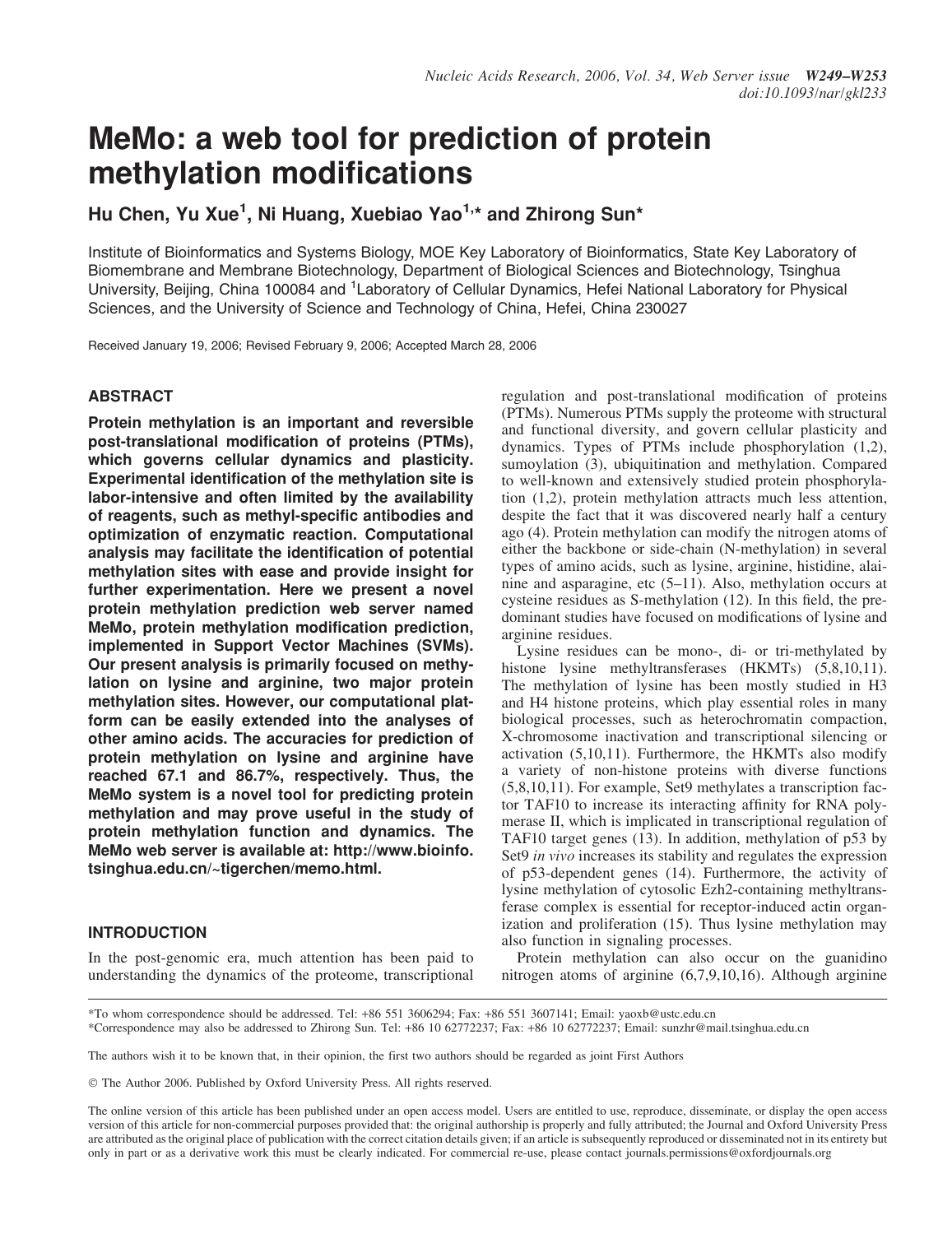methylation can also modify the core histones and form 'histone code' together with lysine methylation (5,11), the substrates of PRMTs are much more diverse than HKMTs (6,7,10). Thus protein arginine methylation may be involved in more functional processes. Indeed, arginine methylation plays important roles in numerous cellular processes, including RNA processing, transcriptional regulation, signal transduction and DNA repair (6,7,10). For example, arginine methylation of SPT5 regulates its binding with RNA polymerase II to modulate the transcriptional elongation (17). And PMRT1 methylates NIP45, the nuclear factor of activated T cell (NFAT) cofactor protein, to play an essential role in cytokine gene transcription (18). In addition, as a potential role 'arginine protection', PRMTs may modify and protect the arginines against endogenous reactive methylglyoxal (9).

Protein methylation is a reversible type of PTM, just like phosphorylation and sumoylation. Recent study shows that LSD1 (lysine-specific demethylase 1) is responsible for the demethylation of histone H3 lysine 4 (5). Very recently, it has been verified that JHDM1 (JmjC domain-containing histone demethylase 1) is responsible for the demethylation of lysine 36 (19). Furthermore, peptidyl-arginine deiminase PAD4 is able to deiminate both unmodified arginine and monomethylarginine residues in histones into citrullines (6).

The full extent of regulatory roles of protein methylation is still elusive. Importantly, identification of methylated proteins with their sites will be a foundation of understanding the molecular mechanism of protein methylation. Besides the conventional experimental methods, such as mutagenesis of potential methylated residues, methylation-specific antibodies (20) and mass-spectrometry (21–23) have also been deployed. However, these experimental approaches are laborious and expensive. Therefore computational prediction of methylation sites is much more desirable for its convenience and fast speed. Unfortunately, although many methods with satisfying accuracies have been developed to predict phosphorylated protein sites (2,24), only one work, which focuses on only disordered regions of considered proteins, has been published on prediction of methylation sites (25).

In this work, we provide a novel online tool for protein methylation site prediction of MeMo, protein Methylation Modification prediction, employing the algorithm of Support Vector Machines (SVMs) (26) (http://www.csie.ntu.edu.tw/ ~cjlin/libsvm). We have collected all annotated methylated residues in SWISS-PROT version 48 (27). We have also manually mined literatures to extract experimentally verified methylated residues. Then we have combined the two datasets into an integrated positive (+) dataset for training after homology reducing. Limited by the available data, only methylated lysines and arginines have been considered. The suitable parameters have been used to train SVM models (26). A 7-fold cross validations have been performed to check the models' accuracies and generality. The accuracies of MeMo are 67.1% on lysines and 86.7% on arginines. The prediction results of MeMo remain to be experimentally verified. For convenience, we have implemented the prediction system in a web server, which is now available at: http://www.bioinfo. tsinghua.edu.cn/~tigerchen/memo.html.

#### IMPLEMENTATION

First, we obtained the dataset of methylation sites from the feature table of SWISS-PROT (version 48) (27). Only experimentally verified methylated sites were preserved. Potential methylated sites with keywords of 'By similarity', 'Potential' or 'Probable' in SWISS-PROT's comments were removed. In total we obtained 328 positive (+) sites, including lysines (148 items), arginines (76 items), histidines, asparagines and other kinds of residues (Supplementary Table 1). Then we searched the PubMed with the keywords of 'methylation lysine' and 'methylation arginine' for information on lysine and arginine methylation, respectively. From  $\sim$ 1700 scientific articles, we collected 107 and 264 experimentally verified methylation sites for lysine and arginine, respectively. In addition, we combined the manually curated data and the data from SWISS-PROT into an integrated positive (+) dataset. As a result, only lysines (227 items) and arginines (273 items) had enough data entries to train and test the SVM models. In the present work we focused on methylated lysine and arginine residues, and did not take other amino acids into consideration.

The positive (+) dataset for training might contain some homologous sites from homologous proteins. If the testing data were highly homologous to the training data, the prediction accuracy would be overestimated. To avoid the overestimation, we clustered the protein sequences from positive $(+)$ dataset with a threshold of 30% identity by BLASTCLUST, one program in the BLAST package (28). If two proteins were similar with  $\geq$ 30% identity, we re-aligned the proteins with BL2SEQ, another program in the BLAST package (28), and checked the results manually. If two methylation sites from the two proteins were at the same position in alignment, only one item was kept while the other one was discarded. Thus, we obtained positive (+) data of high quality with 156 lysine and 250 arginine-methylated sites. As described previously (2,24), the negative  $(-)$  sites were taken from non-annotated lysine/ arginine sites in the same proteins from which (+) sites were chosen. The homology reducing process was also carried out on  $(-)$  data.

LIBSVM (26) was employed to build SVM models. Suitable parameters were deployed to train SVM models. Finally, MeMo was implemented in PERL and hosted by Apache running on a Debian Linux system. A screenshot of MeMo is shown in Figure 1. More details about the algorithm and implementation are described in Supplementary Data. The web server of MeMo (version beta 1.0) has been available since Jan, 2005. The current version of MeMo is 2.0.

#### USAGE

To mimic queries from biologist users, we have randomly submitted to MeMo three proteins, PBX4 (Q9BYU1), Syntaxin 10 (O60499) and Sorting nexin (SNX)-17 (Q15036) from a large-scale experiment to identify the potential methylated proteins (20), as examples to demonstrate the simplicity and accuracy of MeMo (Table 1). With methyl-specific antibodies, there have been  $\sim$ 200 putatively arginine-methylated proteins to be identified (20). However, the precise arginine methylation sites on these substrates still remain to be verified. From the list we have blindly taken three proteins, which have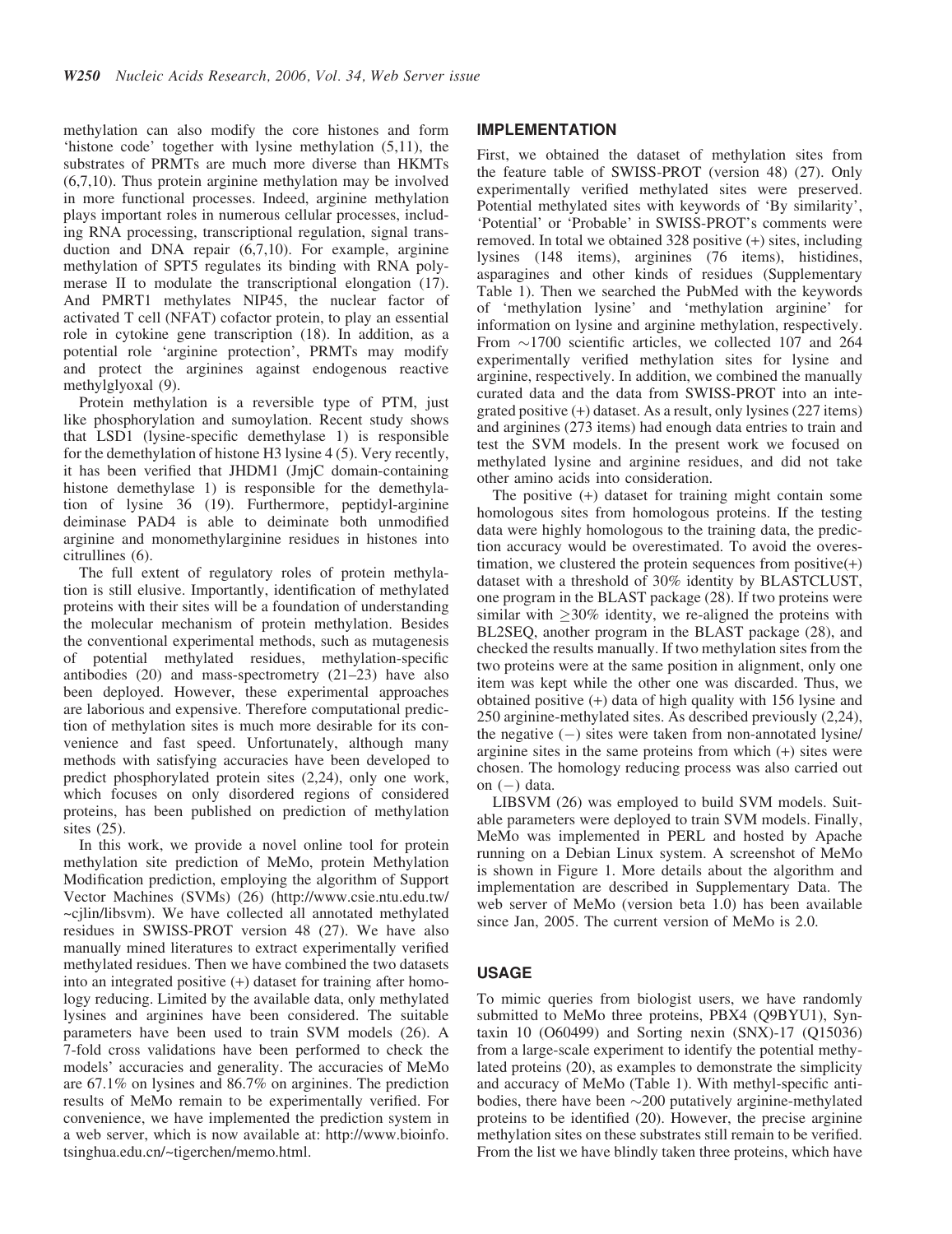not been included in our training dataset, and predicted the potential arginine methylation sites in these proteins. Transcription factor PBX4 is a member of the Pbx family that is implicated in a variety of developmental processes including axial patterning, hindbrain development and organogenesis (29,30). Syntaxin 10 is a SNARE (soluble N-ethylmaleimide sensitive factor attachment protein receptor) protein. As a member of the syntaxin family, syntaxin 10 localizes to the trans-Golgi network (TGN) and play a potential role in regulating the expression profile of transferrin receptor (TfR) (31). SNX17 is a member of the SNX family that is involved in the sorting of transmembrane proteins (32). SNX17 associates with LDL receptor-related protein (LRP) to modulate its cell surface levels (33). In all three cases, the regulatory roles of arginine methylation remain to be elucidated. We have employed the MeMo web tool to predict the arginine methylation sites on these proteins.

We have retrieved the protein sequences of the three proteins in FASTA format, and pasted them in the INPUT form of MeMo. The prediction result is diagramed in Supplementary Figure 2. MeMo predicts R55, R57 and R63 of PBX4, R11 and R22 of Syntaxin 10 and R339, R341, R399 and R442 of Sorting nexin-17 as potentially positive hits (Table 2).





Figure 1. The screenshot of MeMo, Methylation Modification Prediction Server.

Interestingly, six of nine predicted sites are consistent with the methyl-specific antibody epitopes (20). The examples used here also shows that MeMo could be an important and useful computational tool for further experimental work. The prediction results still remain to be experimentally verified.

### **DISCUSSION**

MeMo reaches the accuracies of 67.1% on lysines and 86.7% on arginines. Our approach can be comparable with previous method (25). More details about performance comparison are shown and discussed in Supplementary Data (Supplementary Table 3).

Our results point to several paths for future research. Firstly, the prediction systems are greatly hampered by lack of data. The known methylated protein residues (Supplementary Table 1) are still far fewer than known phosphorylated residues (1,2). In addition, the accuracies may also be affected by a lack of training data. However, as proteomic techniques improve, more and more methylation sites will be identified. We can expect that the prediction systems could be expanded to other kinds of methylated residues besides arginine and lysine. The accuracies will also improve with more training data. In addition, a powerful predictor of methylation sites in a methyltransferase family-specific fashion is also desirable. Moreover, some other machine learning methods could be applied, i.e. Group-based Prediction and Scoring algorithm (GPS) (2), artificial neural networks and hidden Markov models. These approaches could be used separately or combined together to build potentially better models. Furthermore, evolutionary information, e.g. phylogenetic conservation between human and mouse (3), could be integrated into the prediction system to improve its accuracy. Finally, the sequence patterns and structural specificities, which facilitate the binding between methylation sites and methyltransferases, remain to be dissected.

### **CONCLUSIONS**

Here we have developed a high-performance protein methylation predictor using the SVMs. Due to the data limitation our system focuses on methylated arginine and lysine sites. The accuracies for lysine and arginine methylation reach 67.1 and 86.7%, respectively. We have implemented our method in an accessible web server, and expect that the Memo may serve as a useful tool to experimentalists, who study protein methylation function and dynamics.

| MeMo               | Parameter used<br>Window length | Kernel type                                 | Degree <sup>a</sup> | Gamma'         | $\mathcal{C}^c$ | Accuracy of MeMo<br>Accuracy | Sensitivity      | Specificity      | MCC          |
|--------------------|---------------------------------|---------------------------------------------|---------------------|----------------|-----------------|------------------------------|------------------|------------------|--------------|
| Lysine<br>Arginine | 14                              | Polynomial <sup>a</sup><br>RBF <sup>e</sup> |                     | 0.004<br>0.001 | 10<br>10        | 67.10%<br>86.70%             | 69.20%<br>69.60% | 66.70%<br>89.20% | 0.29<br>0.54 |

<sup>a</sup>Degree: degree in polynomial kernel function.

b Gamma: gamma value in the kernel functions.

<sup>c</sup>C: trade-off between training error and margin.

dpolynomial:  $\text{(gamma)}^*v + \text{coef}(\text{degree})^{\text{degree}}$ 

RBF: radial basis function,  $exp(-\text{gamma}^*|u-v|^2)$ .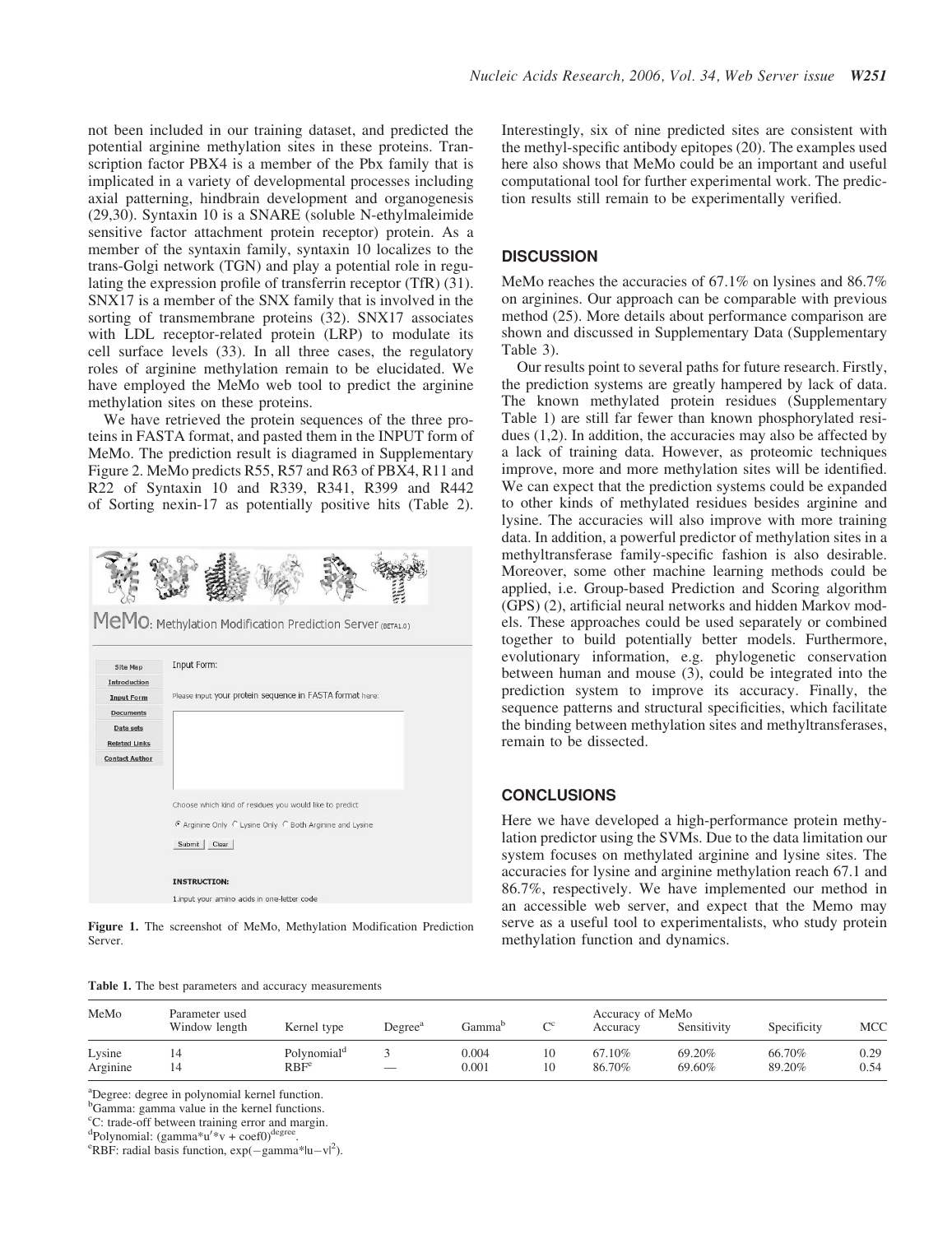Table 2. The predicted arginine methylation sites of PBX4 (Q9BYU1), Syntaxin 10 (O60499) and Sorting nexin-17 (Q15036) with the methyl-specific antibody epitopes in these protein sequences

| Methylated                                   | Methyl-specific                                                              | Predicted arginine                        |
|----------------------------------------------|------------------------------------------------------------------------------|-------------------------------------------|
| proteins                                     | antibody epitope                                                             | methylation site                          |
| PBX4<br>Syntaxin 10<br>Sorting<br>$nexin-17$ | 52-PEKRGRGG-59<br>11-RGEVOKAVNTARGLYORWCE-30<br>331-SGSTSSPGRGRGEVRLELAF-350 | 55, 57, 63<br>11.22<br>339, 341, 399, 442 |

MeMo predicts R55, R57 and R63 of PBX4, R11 and R22 of Syntaxin 10 and R339, R341, R399 and R442 of Sorting nexin-17 as potentially positive hits.

## SUPPLEMENTARY DATA

Supplementary Data are available at NAR Online.

### ACKNOWLEDGEMENTS

The authors thank Andrew Shaw and Gordon Leitch for critical reading on the manuscript. The authors are grateful to Dr Chih-Chung Chang and Dr Chih-Jen Lin for providing the LIBSVM software. Special thanks go to the two anonymous reviewers, whose suggestions greatly improved the presentations of our manuscript. This work is supported by National Nature Science Grant (90408019, 90303017), Chinese 863 projects (2002AA234041, 2002AA231031) and Chinese 973 projects (2003CB715900) to Z.S., and Chinese Natural Science Foundation (39925018, 30270654, 30270293 and 90508002), Chinese Academy of Science (KSCX2-2-01), Chinese 973 project (2002CB713700), Chinese 863 project (2001AA215331), and Chinese Minister of Education (20020358051) to X.Y. X.Y. is a Cheung Kong Scholar. Funding to pay the Open Access publication charges for this article was provided by Chinese 863 projects (2002AA234041, 2002AA231031) to Z.S.

Conflict of interest statement. None declared.

#### REFERENCES

- 1. Beausoleil,S.A., Jedrychowski,M., Schwartz,D., Elias,J.E., Villen,J., Li,J., Cohn,M.A., Cantley,L.C. and Gygi,S.P. (2004) Large-scale characterization of HeLa cell nuclear phosphoproteins. Proc. Natl Acad. Sci. USA, 101, 12130–12135.
- 2. Xue,Y., Zhou,F., Zhu,M., Ahmed,K., Chen,G. and Yao,X. (2005) GPS: a comprehensive www server for phosphorylation sites prediction. Nucleic Acids Res., 33, W184–W187.
- 3. Zhou,F., Xue,Y., Lu,H., Chen,G. and Yao,X. (2005) A genome-wide analysis of sumoylation-related biological processes and functions in human nucleus. FEBS Lett., 579, 3369-3375.
- 4. Ambler,R.P. and Rees,M.W. (1959) Epsilon-N-Methyl-lysine in bacterial flagellar protein. Nature, 184, 56-57.
- 5. Bannister,A.J. and Kouzarides,T. (2005) Reversing histone methylation. Nature, 436, 1103–1106.
- 6. Bedford,M.T. and Richard,S. (2005) Arginine methylation an emerging regulator of protein function. Mol. Cell, 18, 263–272.
- 7. Boisvert,F.M., Chenard,C.A. and Richard,S. (2005) Protein interfaces in signaling regulated by arginine methylation. Sci. STKE, re2.
- 8. Cheng,X., Collins,R.E. and Zhang,X. (2005) Structural and sequence motifs of protein (histone) methylation enzymes. Annu. Rev. Biophys. Biomol. Struct., 34, 267–294.
- 9. Fackelmayer,F.O. (2005) Protein arginine methyltransferases: guardians of the Arg? Trends Biochem. Sci., 30, 666–671.
- 10. Lee,D.Y., Teyssier,C., Strahl,B.D. and Stallcup,M.R. (2005) Role of protein methylation in regulation of transcription. Endocr. Rev., 26, 147–170.
- 11. Martin,C. and Zhang,Y. (2005) The diverse functions of histone lysine methylation. Nature Rev. Mol. Cell. Biol., 6, 838–849.
- 12. Lapko,V.N., Cerny,R.L., Smith,D.L. and Smith,J.B. (2005) Modifications of human betaA1/betaA3-crystallins include S-methylation, glutathiolation, and truncation. Protein Sci., 14, 45–54.
- 13. Kouskouti,A., Scheer,E., Staub,A., Tora,L. and Talianidis,I. (2004) Gene-specific modulation of TAF10 function by SET9-mediated methylation. Mol. Cell, 14, 175–182.
- 14. Chuikov,S., Kurash,J.K., Wilson,J.R., Xiao,B., Justin,N., Ivanov,G.S., McKinney,K., Tempst,P., Prives,C., Gamblin,S.J. et al. (2004) Regulation of p53 activity through lysine methylation. Nature, 432, 353–360.
- 15. Su,I.H., Dobenecker,M.W., Dickinson,E., Oser,M., Basavaraj,A., Marqueron,R., Viale,A., Reinberg,D., Wulfing,C. and Tarakhovsky,A. (2005) Polycomb group protein ezh2 controls actin polymerization and cell signaling.  $Cell$ , 121, 425–436.
- 16. Lee,J., Sayegh,J., Daniel,J., Clarke,S. and Bedford,M.T. (2005) PRMT8, a new membrane-bound tissue-specific member of the protein arginine methyltransferase family. J. Biol. Chem., 280, 32890–32896.
- 17. Kwak,Y.T., Guo,J., Prajapati,S., Park,K.J., Surabhi,R.M., Miller,B., Gehrig,P. and Gaynor,R.B. (2003) Methylation of SPT5 regulates its interaction with RNA polymerase II and transcriptional elongation properties. Mol. Cell, 11, 1055–1066.
- 18. Mowen,K.A., Schurter,B.T., Fathman,J.W., David,M. and Glimcher,L.H. (2004) Arginine methylation of NIP45 modulates cytokine gene expression in effector T lymphocytes. Mol. Cell, 15, 559–571.
- 19. Tsukada,Y., Fang,J., Erdjument-Bromage,H., Warren,M.E., Borchers,C.H., Tempst,P. and Zhang,Y. (2006) Histone demethylation by a family of JmjC domain-containing proteins. Nature, 439, 811–816.
- 20. Boisvert,F.M., Cote,J., Boulanger,M.C. and Richard,S. (2003) A proteomic analysis of arginine-methylated protein complexes. Mol. Cell. Proteomics, 2, 1319–1330.
- 21. MacCoss,M.J., McDonald,W.H., Saraf,A., Sadygov,R., Clark,J.M., Tasto,J.J., Gould,K.L., Wolters,D., Washburn,M., Weiss,A. et al. (2002) Shotgun identification of protein modifications from protein complexes and lens tissue. Proc. Natl Acad. Sci. USA, 99, 7900–7905.
- 22. Ong,S.E., Mittler,G. and Mann,M. (2004) Identifying and quantifying in vivo methylation sites by heavy methyl SILAC. Nature Meth., 1, 119–126.
- 23. Wu,C.C., MacCoss,M.J., Howell,K.E. and Yates,J.R.III (2003) A method for the comprehensive proteomic analysis of membrane proteins. Nat. Biotechnol., 21, 532-538.
- 24. Kim,J.H., Lee,J., Oh,B., Kimm,K. and Koh,I. (2004) Prediction of phosphorylation sites using SVMs. Bioinformatics, 20, 3179–3184.
- 25. Daily,K.M., Radivojac,P. and Dunker,A.K. Intrinsic disorder and protein modifications: building an SVM predictor for methylation. IEEE Symposium on Computational Intelligence in Bioinformatics and Computational Biology, CIBCB 2005, San Diego, California, USA, November 2005, pp. 475–481.
- 26. Chang,C.C. and Lin,C-.J. LIBSVM: a library for support vector machines, 2001. Software available at http://www.csie.ntu.edu. tw/~cjlin/libsvm.
- 27. Boeckmann,B., Bairoch,A., Apweiler,R., Blatter,M.C., Estreicher,A., Gasteiger,E., Martin,M.J., Michoud,K., O'Donovan,C., Phan,I. et al. (2003) The SWISS-PROT protein knowledgebase and its supplement TrEMBL in 2003. Nucleic Acids Res., 31, 365–370.
- 28. Altschul,S.F., Madden,T.L., Schaffer,A.A., Zhang,J., Zhang,Z., Miller,W. and Lipman,D.J. (1997) Gapped BLAST and PSI-BLAST: a new generation of protein database search programs. Nucleic Acids Res., 25, 3389–3402.
- 29. Wagner,K., Mincheva,A., Korn,B., Lichter,P. and Popperl,H. (2001) Pbx4, a new Pbx family member on mouse chromosome 8, is expressed during spermatogenesis. Mech. Dev., 103, 127–131.
- 30. Waskiewicz,A.J., Rikhof,H.A. and Moens,C.B. (2002) Eliminating zebrafish pbx proteins reveals a hindbrain ground state. Dev. Cell, 3, 723–733.